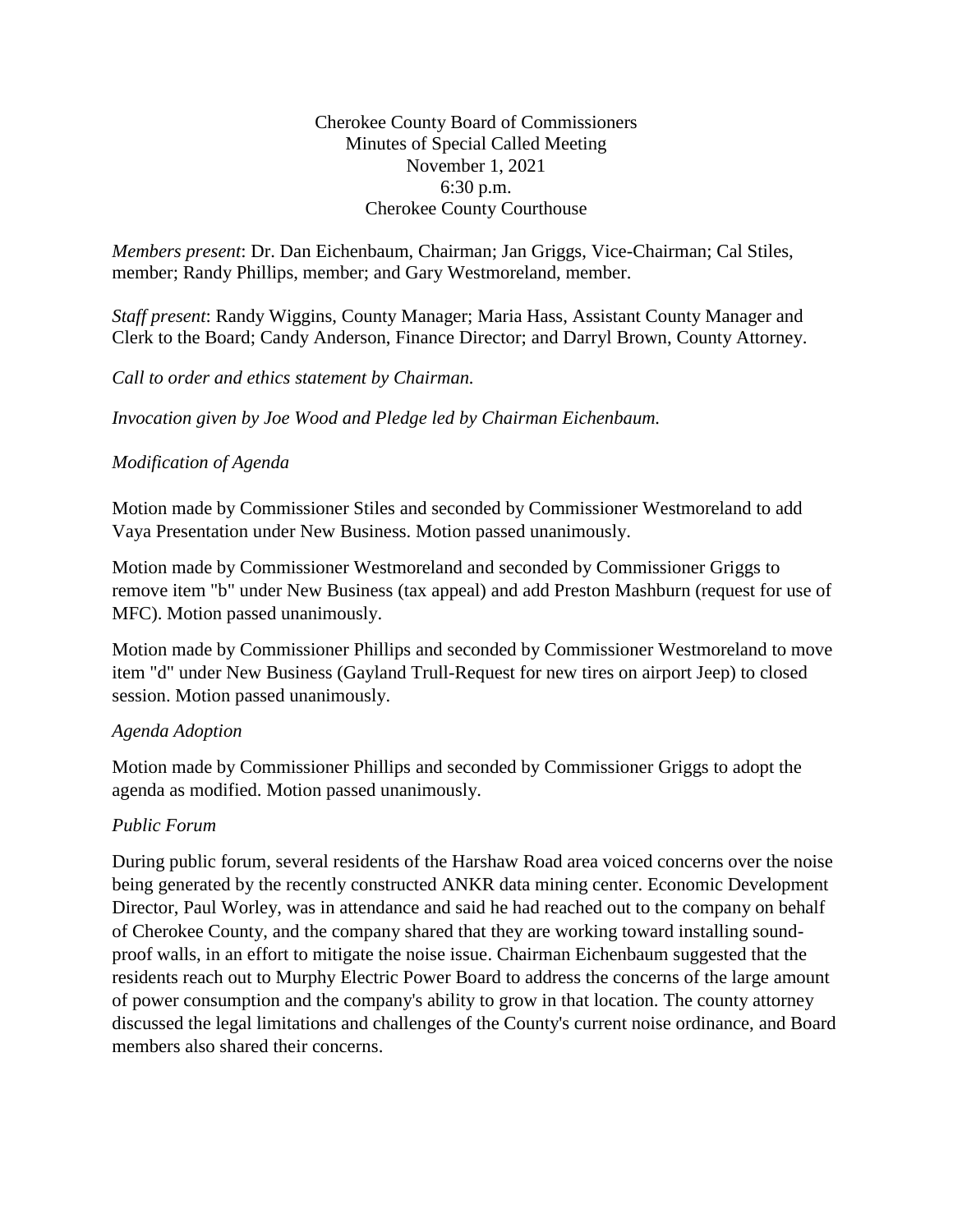# *Budget and Finance*

Motion made by Commissioner Phillips and seconded by Commissioner Westmoreland to approve a budget revision for Cherokee County Schools request for use of sales tax for Andrews High School boiler line replacement. Motion passed unanimously.

Motion made by Commissioner Griggs and seconded by Commissioner Phillips to approve a budget revision for playground equipment at Konehete Park. Motion passed unanimously.

# *New Business*

Motion made by Commissioner Stiles and seconded by Commissioner Griggs to approve a waiver of the Cherokee County Transit fare for vaccine transportation. Motion failed 2-3.

Preston Mashburn came before the Board to request use of Cherokee County Fairgrounds for the annual Town of Bethlehem community event. Motion made by Commissioner Westmoreland and seconded by Commissioner Stiles to approve the request. Motion passed unanimously.

Shelly Foreman, of Vaya Health, came before the Board to discuss a merger of Vaya Health and Cardinal Innovations Healthcare. Mrs. Foreman explained that the consolidation came about, due to the state's transformation of Medicaid managed care. Under the consolidation, Vaya will inherit nine (9) Cardinal Innovations Healthcare counties, bringing the total number of counties served to thirty-one (31). Vaya Health is a managed care organization (MCO), which manages state funds and Medicaid funds to provide services to individuals with mental health, substance use and developmental disabilities. Mrs. Foreman explained the transition and restructuring process of the merger.

After presentation and discussion, a Motion was made by Commissioner Phillips and seconded by Commissioner Griggs to appoint Commissioner Westmoreland and DSS Director Amanda McGee to the seven (7) western counties Regional Advisory Board. Motion passed unanimously.

Motion made by Commissioner Griggs and seconded by Commissioner Westmoreland to approve a request for rescue funds by Peachtree Fire and Rescue for the purchase of extrication equipment. Motion passed unanimously.

Motion made by Commissioner Phillips and seconded by Commissioner Westmoreland to approve the tax releases, tax refunds, and the NCVTS report. Motion passed unanimously.

# *County Manager Items*

The county manager announced that Commissioner Stiles had won the Cherokee Scout's Reader's Choice Award for Best Elected Official. The Board congratulated Commissioner Stiles on the award.